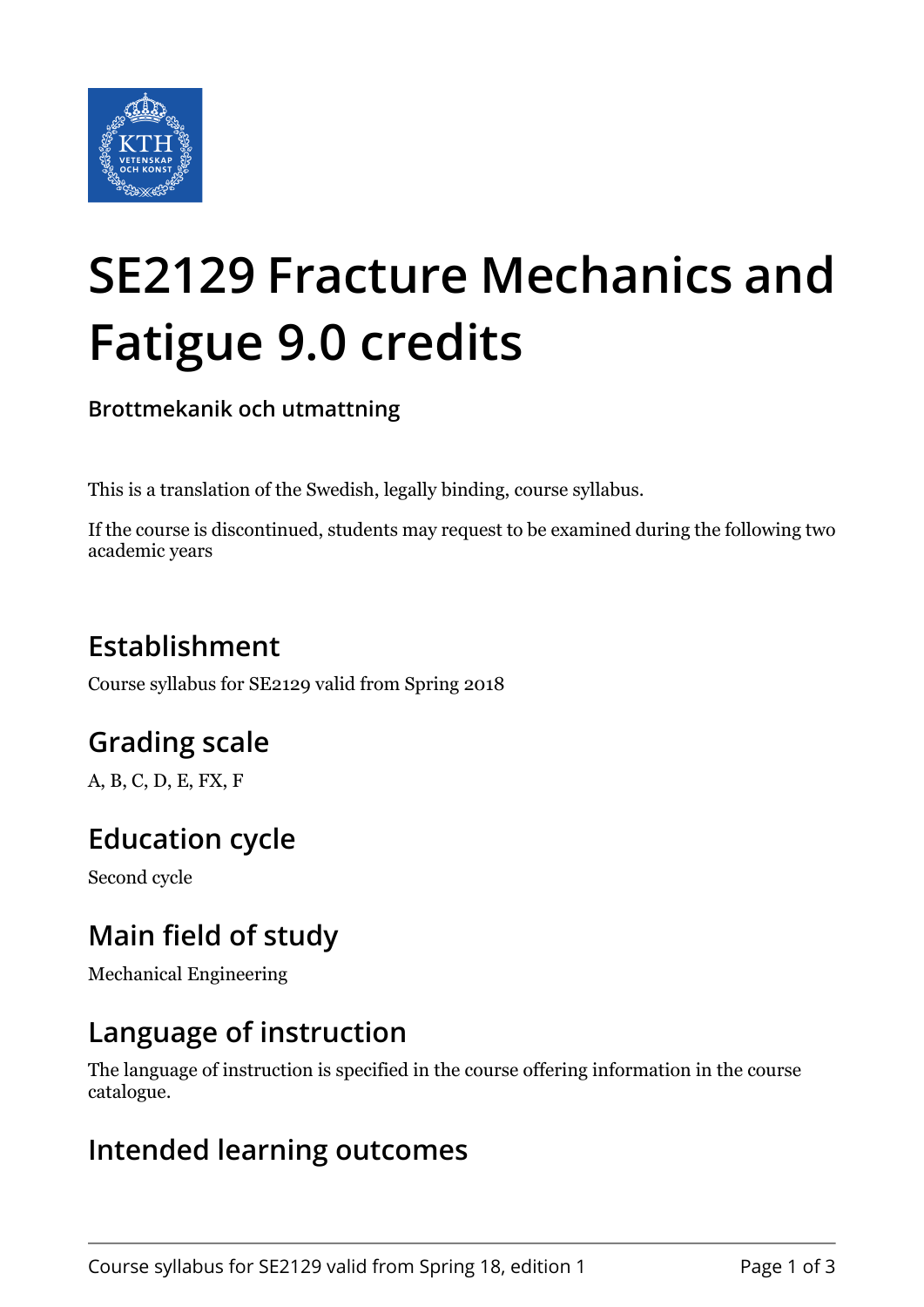The loss of functionality of engineering structures typically occurs by failure due to instabilities or to cracking. The latter case is controlled by growth of cracks that nucleate or by growth of existing cracks to a critical size. The critical size is governed by the toughness of the material and the type of loading, which may vary or just increase in time. The strong development of both analytical and numerical methods now makes it possible for engineers to analyse structures with defects such as cracks and to predict critical loads or life span. The course aims at giving a fundamental understanding of material failure by cracking and operational skills in to assess defect structures.

After the course, the participants should be able to

- Identify and describe different failure mechanisms in materials and engineering structures.
- Explain how a crack affects an engineering structure and describe the state of stress and strain that may arise in the vicinity of a crack front in different materials.
- Apply different methods to calculate the crack driving force in linear and nonlinear materials and formulate appropriate fracture criteria for stationary and growing cracks in such materials.
- Evaluate fracture toughness data for stationary and growing cracks from linear and nonlinear fracture tests.
- Evaluate crack growth data for materials subjected to cyclic loading in a fatigue test.
- Examine whether a crack will grow in a stable or unstable manner.
- Describe and explain the theoretical background of linear and nonlinear fracture mechanics.
- Analyse well defined fracture mechanics problems for both linear and nonlinear materials subjected to both monotonic and cyclic loading.

#### **Course contents**

The course covers phenomenological theories for fracture in solids containing sharp cracks and conventional fatigue theory for life span predictions, and how to apply this knowledge in the design of engineering structures.

## **Specific prerequisites**

The course requires the knowedge from a basic course such as SE1010, SE1020 or SE1055. The content corresponding to the course SE1025 FEM for engineering aplications is expected as known.

#### **Course literature**

Nilsson, F. Fracture Mechanics from theory to applications, Hållfasthetslära, KTH, 1999.

Faleskog, J. and Nilsson, F., Examples in fracture mechanics, Hållfasthetslära, KTH, 2014.